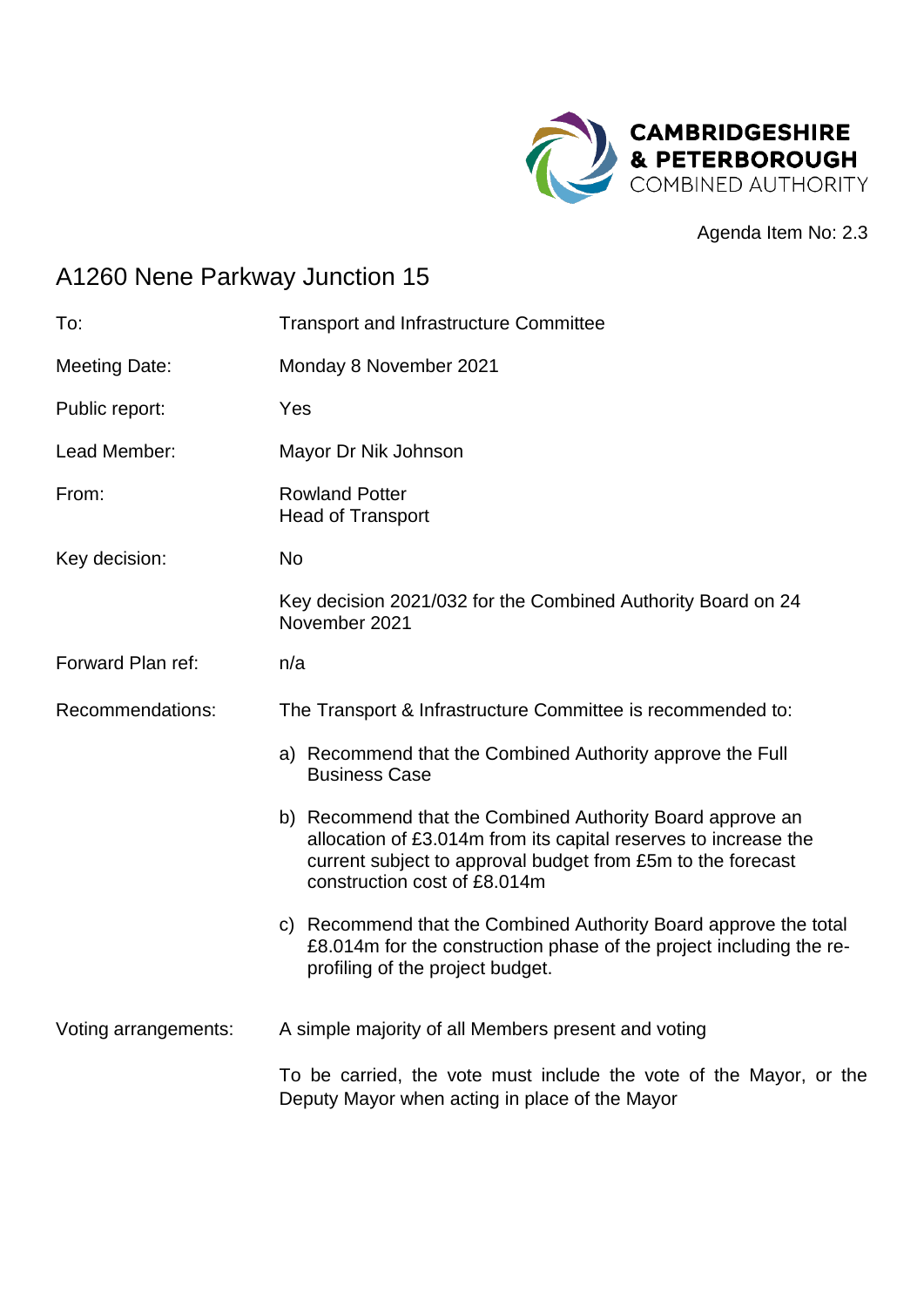#### 1. Purpose

1.1 To report on the outcomes of the Full Business Case (FBC) and seek recommendation to Board to proceed with construction.

## 2. Background

- 2.1 Junction 15 is a large grade separated junction serving two of Peterborough's busiest strategic roads (the A47 Soke Parkway and the A1260 Nene Parkway). The junction is a crucial cornerstone of the Parkway Network and provides access to one of the city's three road river crossings (Nene Thorpe Bridge).
- 2.2 The junction also provides direct access to a major employment centre (Thorpe Wood) and accommodates a large number of peak hour commuter trips to / from this location.
- 2.3 On average 46,000 vehicles pass through Junction 15 on a typical weekday, of which 13% are classified as commercial vehicles. The junction experiences significant peak hour congestion, particularly northbound on the A1260 Nene Parkway where queues regularly exceed a mile during the PM peak hour.
- 2.4 This scheme aligns with the Local Transport Plan (LTP) aims to support transport connectivity and economic growth, improve journey time reliability, and improve safety.
- 2.5 The scheme will also provide a minimum 10% biodiversity net gain and therefore is in line with the LTP objective to deliver a transport network that protects and enhances our natural, historic and built environment.
- 2.6 Measures have been included in this scheme to ensure it is compliant with LTN 1/20 and improves pedestrian connectivity to public transport and nature; this includes the replacement of a pedestrian footbridge, the creation of zebra crossings, improving access to Ferry Meadows, the business park and to public transport.
- 2.7 Peterborough City Council and the Department for Transport (DfT) have part funded a Thorpe Wood cycleway (which runs parallel to the A1260) and is expected to begin construction next year, this will also support active travel connectivity into the City. A further funding application has been submitted to DfT, under tranche 3 of the Active Travel Fund, to fund phase 2 of the Thorpe Wood cycleway.
- 3. Full Business Case (FBC) summary
- 3.1 The below is a summary of the deliverables that would take place during the construction phase:
	- Creation of a third lane (northbound) between Junction 33 and Junction 15 of the A1260 Nene Parkway, with a speed reduction to 60MPH implemented;
	- Creation of a three-lane circulatory on Junction 15 between the A1260 Nene Parkway approach and the Bretton Way exit;
	- Extension of the flare on the Thorpe Wood to Junction 15 by approximately 30 metres;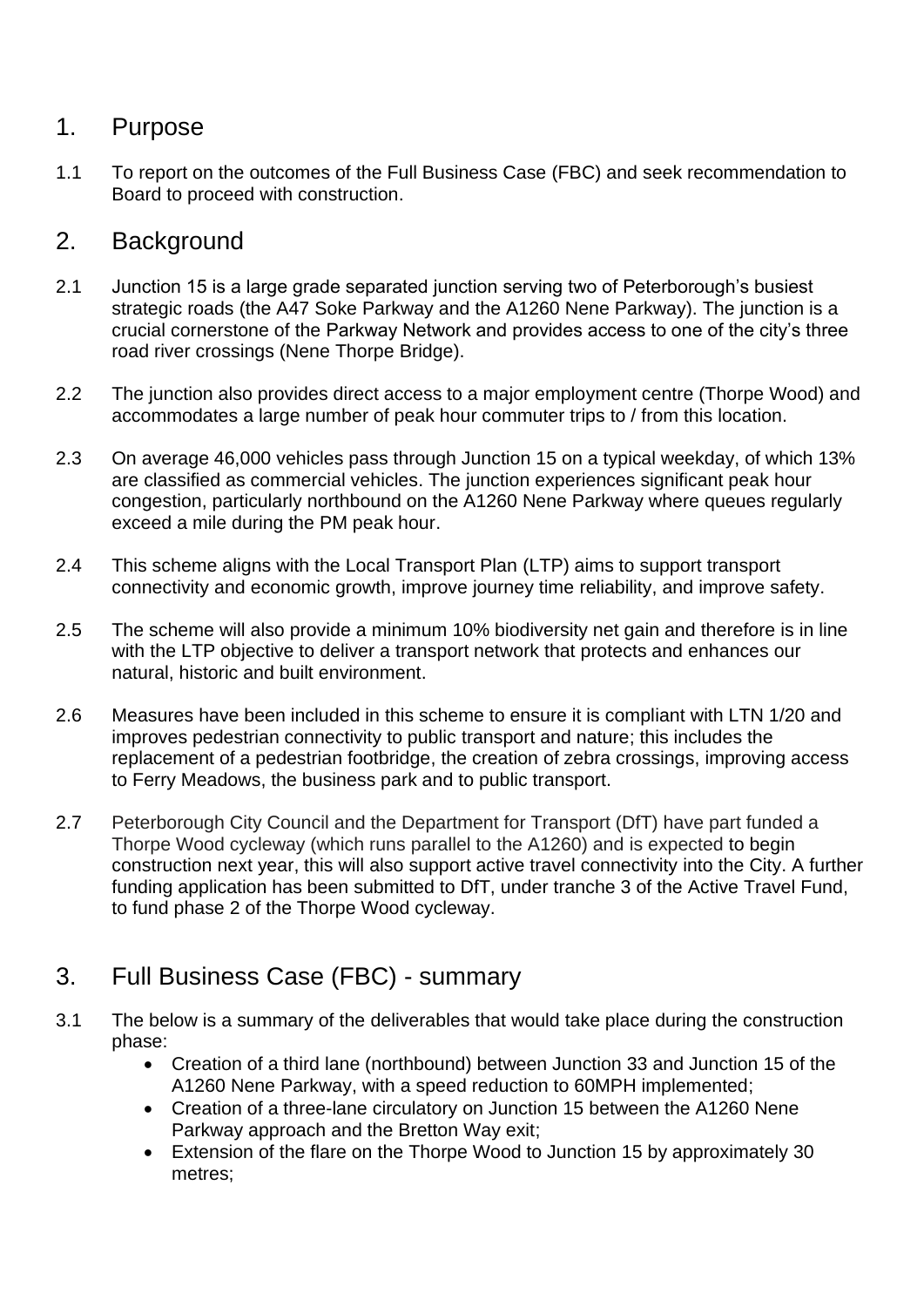- Creation of a zebra crossing over Thorpe Wood close to the existing bus stops;
- Replacement of the pedestrian footbridge over the A1260 Nene Parkway to facilitate the creation of a third northbound lane and bring the footbridge to LTN 1/20 standard;
- Construction of a new footpath alignment from the bus stops to the north-western footpath between the business park and Bretton footpath between the business park and Bretton;
- Environmental and biodiversity enhancements in the north-eastern corner of Junction 15 between Bretton Way and A47 eastbound on-slip;
- Wildflower Planting Trial centred on the grass verges either side of the A47 eastbound off-slip;
- Areas of mass bulb planting located on the lower ledge of the Junction 15 circulatory as well as the grass verge between the A1260 Nene Parkway and Thorpe Wood;
- Tree planting at several locations across the study area as compensation for tree loss at the footbridge and helping to achieve biodiversity net gain;
- The exposing of the geological profile of the A1260 Nene Parkway embankments near Thorpe Road Bridge and subsequent interpretation board, including 30-50m on the eastern embankment and approximately 50m on the western embankment.
- 3.2 The scheme will improve journey times, increase safety and provide conditions that encourage inward investment in higher value employment sectors across Peterborough, and support housing growth.
- 3.3 The Economic Case demonstrates the scheme achieves a Benefit to Cost Ratio of 7.3 and offers Very High Value for Money based on transport user benefits alone.
- 3.4 The Financial Case has identified the Scheme Outturn Cost as £8,013,642. This is an increase of c.£3m from the cost forecast from the Outline Business Case (OBC) which were allowed for within the Medium-Term Financial Plan. The increase in Scheme Outturn Cost between OBC and FBC results from a number of factors, including:
	- Additional cost associated with the design and surveys for the footbridge.
	- Re-location of the footbridge which was identified at Detailed Design (when full survey budgets were available) and the additional works required to accommodate this and make it LTN 1/20 and Disability Discriminatory Act complaint.
	- More detailed costing exercise based on a Detailed Design rather than Preliminary Design, including known STATS information.
	- Enhanced environmental works to ensure biodiversity net gain, and to offset the tree loss (and provide a net gain) resulting from the relocation of the footbridge.
	- Additional environmental footbridge design work.
	- A significant rise in inflation associated with material and supply costs over the last year.
- 3.5 The original allocation was circa £8.0m and this was reduced to £5.0m based on the preliminary design estimate, a high level cost without site survey information and number of unknown factors as this was still at Outline Business Case stage. Detailed design work has now been undertaken based on more detailed information which as confirmed the outturn costs of£8,013,642 is required to construct the scheme.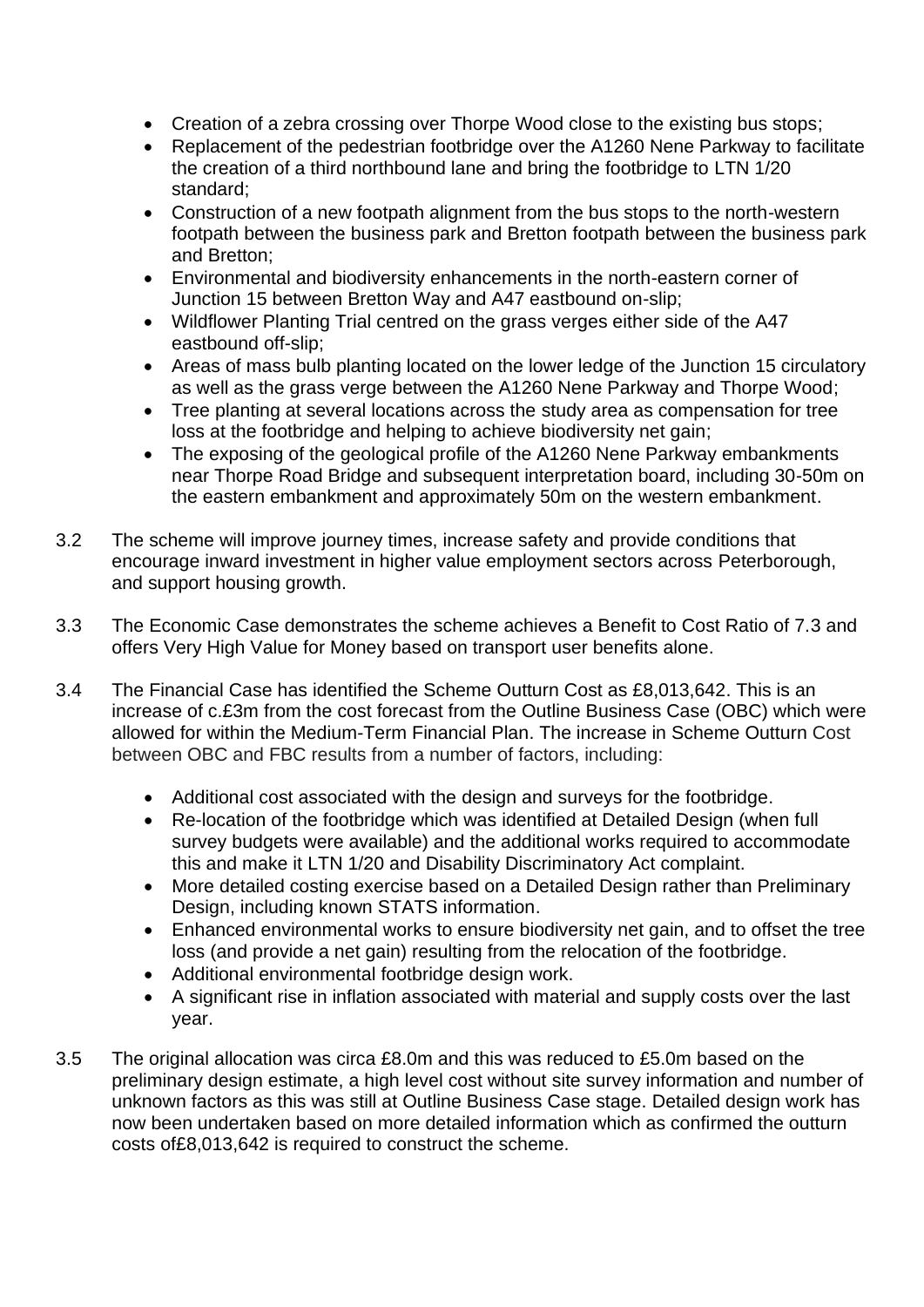- 3.6 The scheme has been through multiple phases of assessment and different variations of options have been considered in detail. The current scheme option presented delivers all the positive benefits such a reducing congestion to facilitate growth, provision of compliant and accessible active travel infrastructures for pedestrians and cyclists. In addition there are environmental enhancements that aligns with CPCA objectives.
- 3.6 The below map summarises the scheme outputs. Note that the Thorpe Wood cycleway is included in this image but is being funded separately to this scheme.



## 4. Timescales

4.1 The timescales for construction are set out in the below table:

| January 2022 - February | Mobilisation begins onsite, Site Clearance       |
|-------------------------|--------------------------------------------------|
| 2022                    | undertaken                                       |
| February 2022 -         | Highway construction begins, includes 6 phases   |
| December 2022           | as detailed below.                               |
| February 2022 - April   | Phase 1 of construction programme, includes site |
| 2022                    | clearance, removal of VRS system and             |
|                         | evacuation centred on the A1260 Nene Parkway     |
| April 2022 - July 2022  | Phase 2 of construction programme, includes      |
|                         | elements of exposing the geological profile,     |
|                         | A1260 Nene Parkway lane gain and the required    |
|                         | maintenance bay                                  |
| May 2022 – October 2022 | Bridge construction commences, including site    |
|                         | clearance, demolition of the existing structure, |
|                         | piling and foundations and installation of new   |
|                         | bridge                                           |